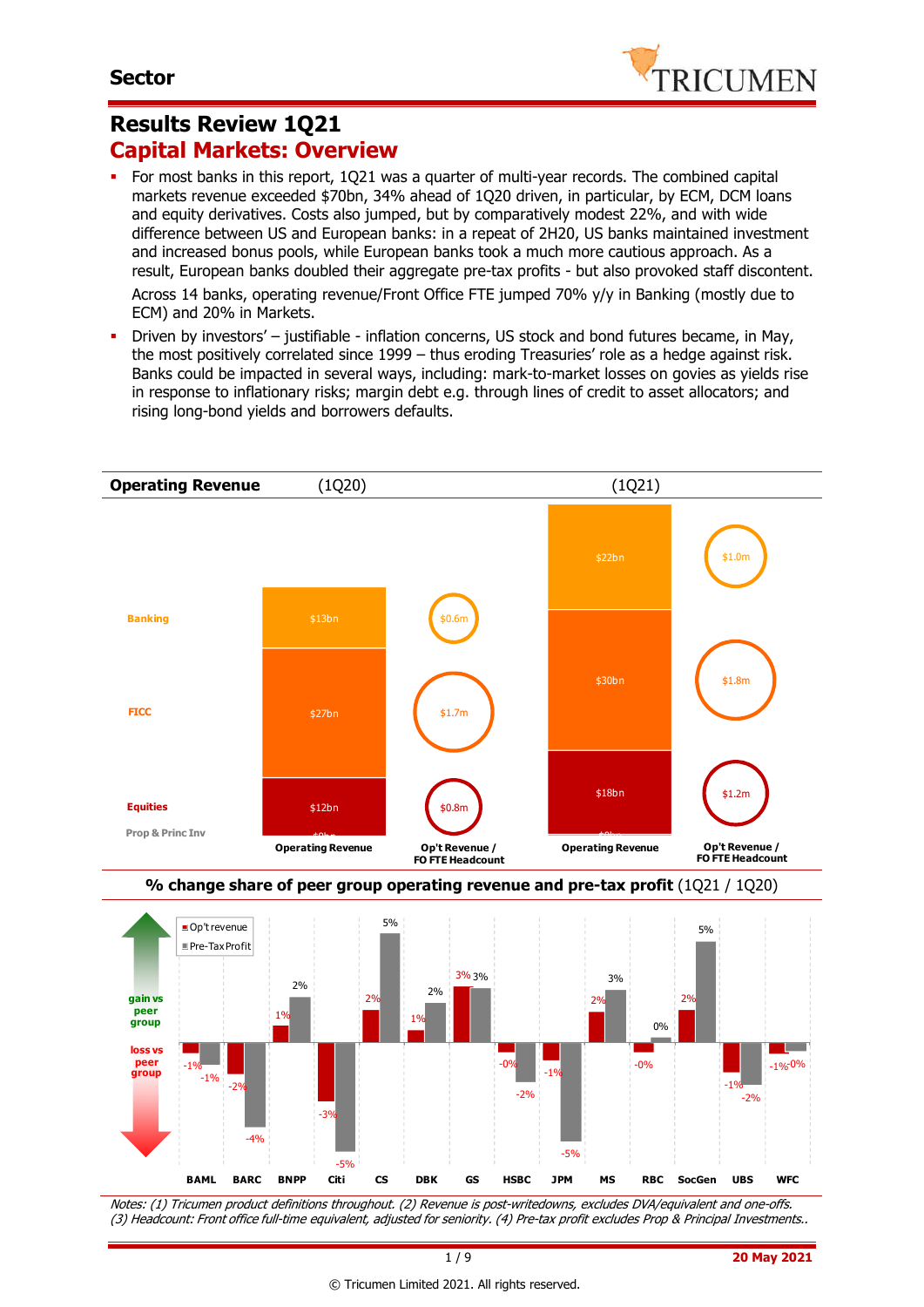

# **Capital Markets** (cont.)**: Banking**

 $-0\%$  1%  $-1\%$   $-1\%$   $-1\%$ 

-3% -3%

-0%

- DCM bond issuance volumes were unchanged versus 1Q20; high yield boomed (helping lift the 14 banks' aggregate fees by 20% y/y), but high grade declined slightly. So far in 2Q21, the US bond markets remained strong, buoyed by jumbo deals. In Europe, however, there are signs that multinationals satisfied their near-term funding needs in 2020 and are now awash with cash. On the more positive note, high yield and emerging markets borrowers remain engaged and may break the previous record in 2Q21. Securitisation revenues were meaningfully ahead of 1Q20.
- Driven by IPOs, ECM (including converts) smashed previous records; the US tripled and EMEA and APAC more than doubled volumes compared to 1Q20. Banks in this report earned \$7.8bn in fees, nearly 4x more than a year ago. However, 2Q21 looks less good: indices and funds which track post-deal IPOs and SPACS indicate that the red-hot IPO market in the US may be cooling; and persistent volatility isn't helping, either.
- M&A/Advisory volumes in 1Q21 comfortably exceeded the previous 1Q record. USA M&A more than doubled to reach half of the global volume; private equity buyouts and SPACs accounted for c.30% of deals. Fee margins dropped, however: the US and European banks grew their fees by 27% and 13% y/y, respectively. Favourable markets, SPACs and more than \$1.5tn of private equity all point to a bright outlook for M&A; and, by extension, acquisition finance. Direct lenders also seem ready to play a big role in the post-Covid 19 recovery.



Notes: (1) Tricumen product definitions throughout. (2) Revenue is post-writedowns, excludes DVA/equivalent and one-offs. (3) Headcount: Front office full-time equivalent, adjusted for seniority. **BAML BARC BNPP Citi CS DBK GS HSBC JPM MS RBC SocGen UBS WFC**

-1% -1%

-3%

-6%

-2%

-3%

-0% -0%

 $-1\%$ <sup>-0%</sup>

 $-1\%$ <sub>2%</sub>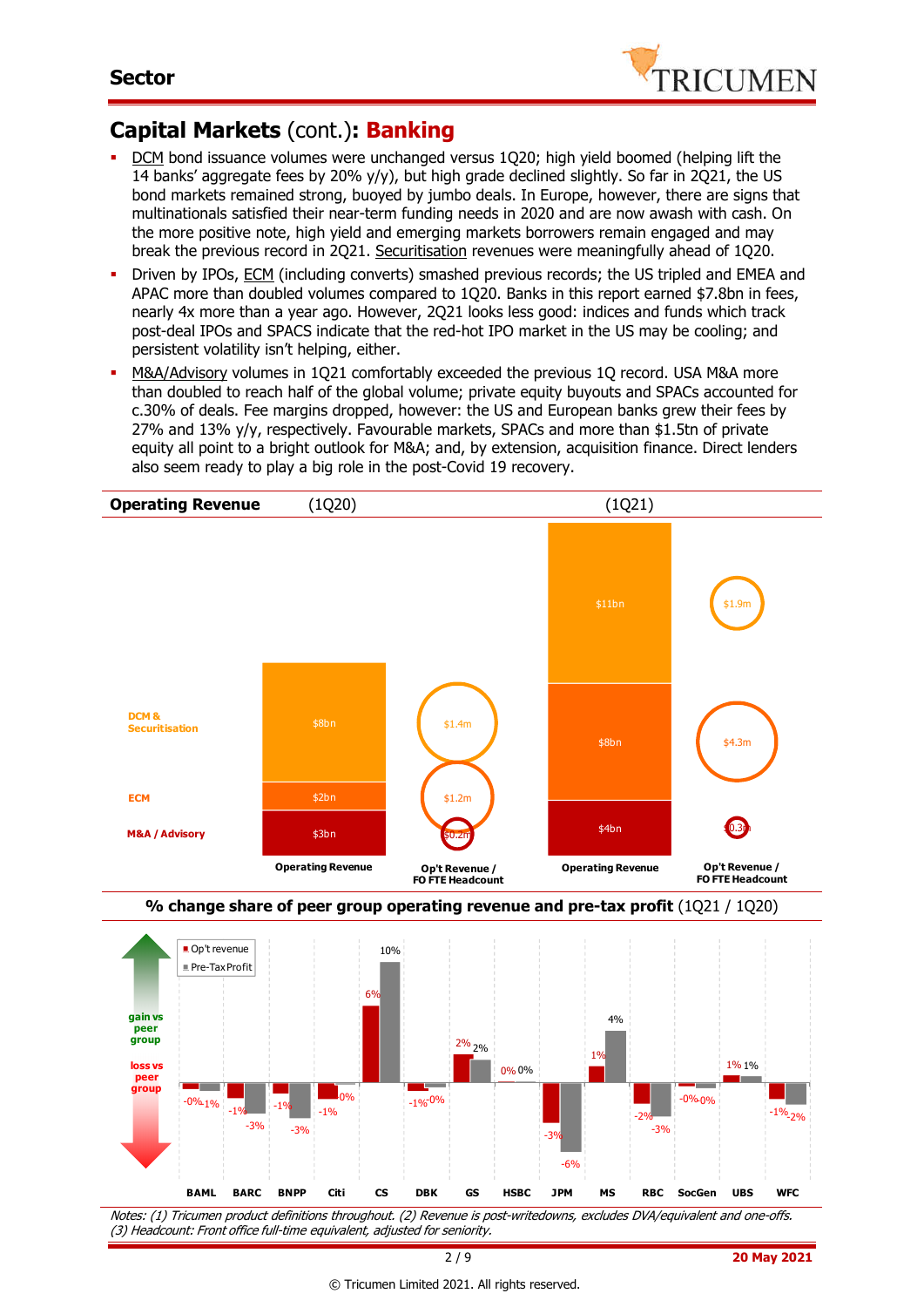

# **Capital Markets** (cont.)**: FICC**

Macro revenues nosedived on tighter spreads and a sharp fall in client activity compared to a very strong 1Q20; only one bank made significant gains in Rates.

In cryptoFX, reluctance and scepticism gave way to enthusiasm: several banks are setting up dedicated crypto desks or have already set up one, and only HSBC categorically stated that it will not set up such desk, nor will it promote crypto assets to its customers. In our view, the former approach makes more sense: the inherent volatility of cryptoFX is a serious challenge for investors, but we imagine crypto currencies will, in time, become a serious asset class, especially if massive money printing by central banks continues.

In munis, market participants are hopeful that President Biden's recently announced stimulus package will lead to meaningful infrastructure legislation which will address muni priorities.

- Revenue from credit trading doubled vs 1Q20, led by US majors. Strong money flows into dedicated ETFs suggest that investors, fearing the monetary policy tightening, favour high-yield.
- The failure of Texas electric grid in Feb-21 was the main commodities event of 1Q21. Several banks' commodity trading desks scored huge gains (though a few were also hit by banking exposures to operators and market participants). With the economic recovery underway, investors are piling into industrial metals, while fears of inflation support gold. Record amounts are flowing commodity ETPs.







Notes: (1) Tricumen product definitions throughout. (2) Revenue is post-writedowns, excludes DVA/equivalent and one-offs. (3) Headcount: Front office full-time equivalent, adjusted for seniority. (4) Pre-tax profit excludes Prop & Principal Investments.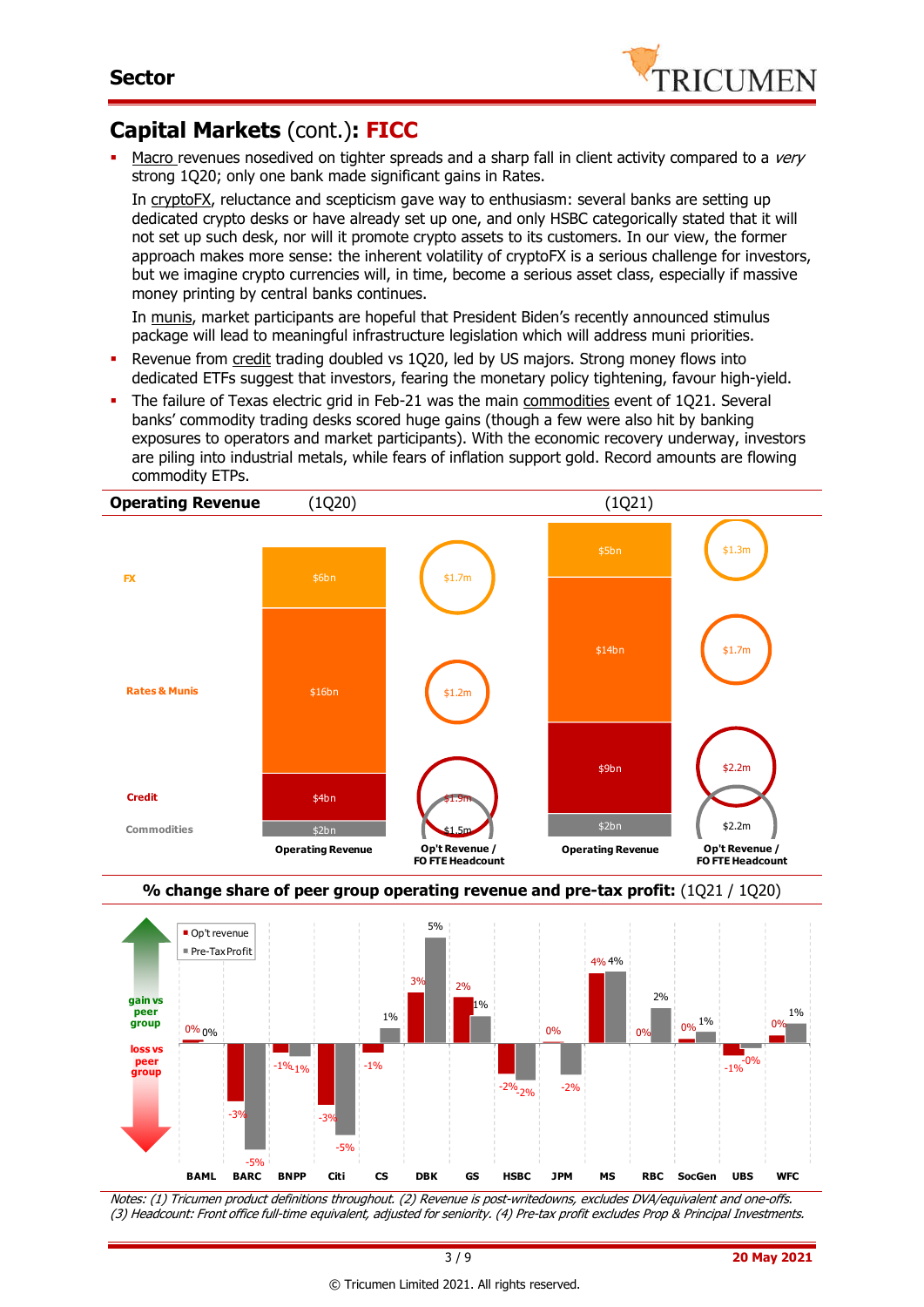

# **Capital Markets** (cont.)**: Equities**

- Archegos and French banks' structured equity derivatives losses in 1Q20 distort comparisons with the prior-year period. Still, all banks in this peer group reported significantly stronger underlying execution revenues in both cash (banks that invested in ECM desks now reap the benefits) and derivatives, especially in structured products, APAC and North America. Listed derivatives' revenues were soft. Favourable market conditions, strong client activity and higher Prime balances boosted financing revenues…
- … but this was more than offset by Archegos-related losses. Morgan Stanley, Credit Suisse and UBS took a \$6.6bn hit in 1Q21; in addition, Credit Suisse and UBS already disclosed an additional \$737m loss in 2Q21. The banks' reactions were very different: for Morgan Stanley, this was a single episode that will not affect the bank's commitment to its prime franchise or GFO clients; UBS views the debacle as a market risk issue, rather than credit or counterparty; and Credit Suisse is conducting a wide-ranging review of prime services (and more) and will probably refocus the prime services division on most important clients.

In the meantime, regulators – led by the SEC and UK's FCA –are looking into investor protection (is a GFO a retail or institutional customer – and, if retail, how big a leverage should it have?) and systemic risk.



Notes: (1) Tricumen product definitions throughout. (2) Revenue is post-writedowns, excludes DVA/equivalent and one-offs. (3) Headcount: Front office full-time equivalent, adjusted for seniority. (4) Pre-tax profit excludes Prop & Principal Investments.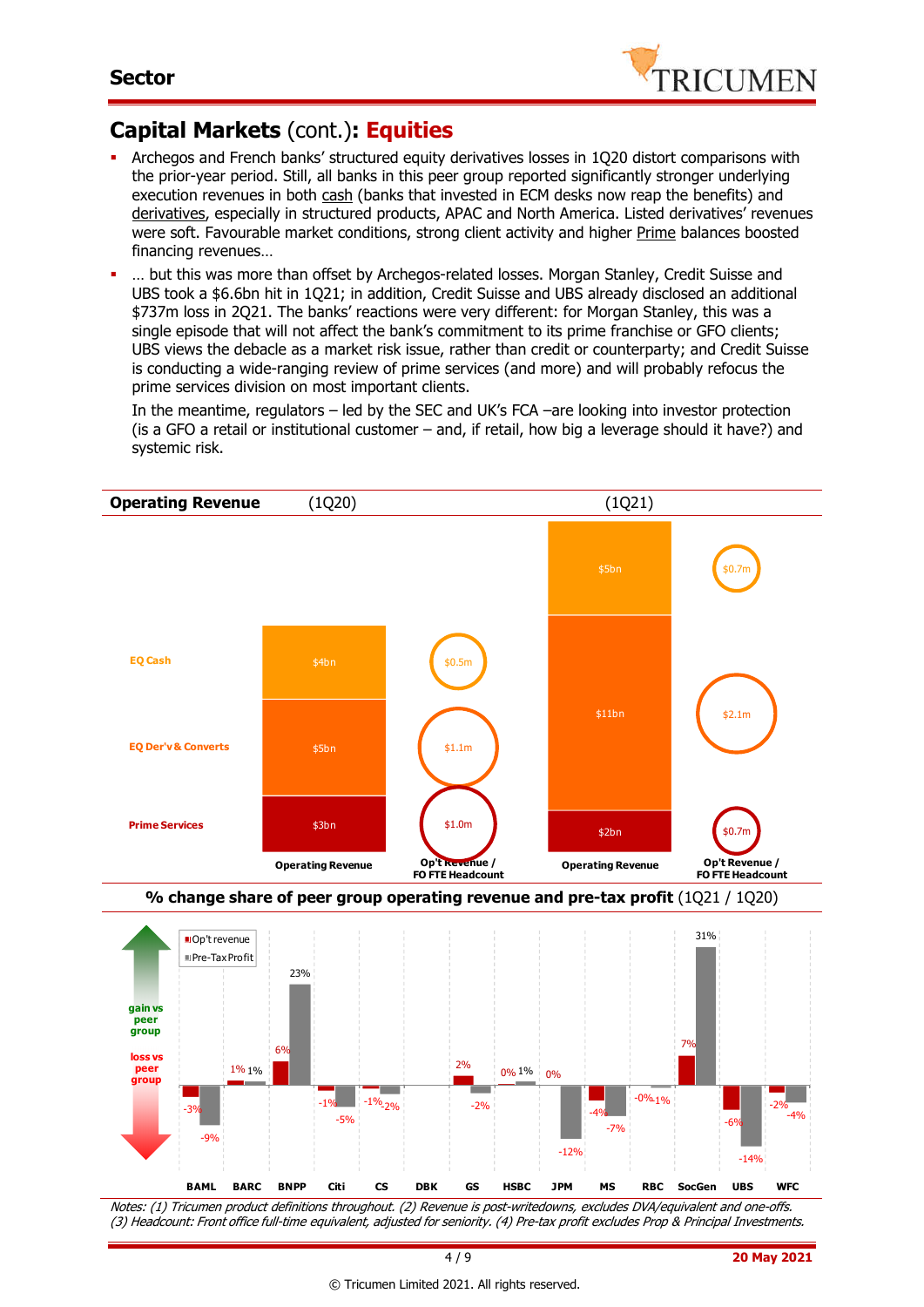-



### **Commercial Banking & Treasury Services**

- Commercial banking revenue dipped 2% y/y in 1Q21. The demand for corporate lending remained soft after the drawdown and repayment of revolvers in 2020. In current markets, corporates have plenty of liquidity and, with it, plenty of choice between capital markets and loans.
- The recovery in trade finance has not materialised yet: banks in this report saw their aggregate revenues declined 10% y/y, and pre-tax profits by 20%+. With economies (slowly) emerging from the Covid restrictions, a recovery is a fair bet, but that is contingent on successful vaccinations.
- As banks' release massive amounts previously tied up in reserves, CECL first used by most banks in 1Q/2Q20 - is coming under scrutiny. Its critics point out that CECL stipulates that all future losses be recognised immediately – even though they may never become actual losses: for example, the US Government intervention protected banks from losses in 2020<sup>1</sup>. As a result, the main effect of CECL was to introduce huge volatility in banks' earnings.



**% change share of peer group operating revenue and pre-tax profit** (1Q21 / 1Q20)



Notes: (1) Tricumen product definitions throughout. (2) Revenue is post-writedowns, excludes DVA/equivalent and one-offs. (3) Headcount: Front office full-time equivalent, adjusted for seniority. (4) In-scope: Large Cap/MNC and Mid-Cap/SMEs.

Also, in Mar-20 the US Senate gave banks additional time to fully implement CECL. By that time, however, most banks have already implemented the measure.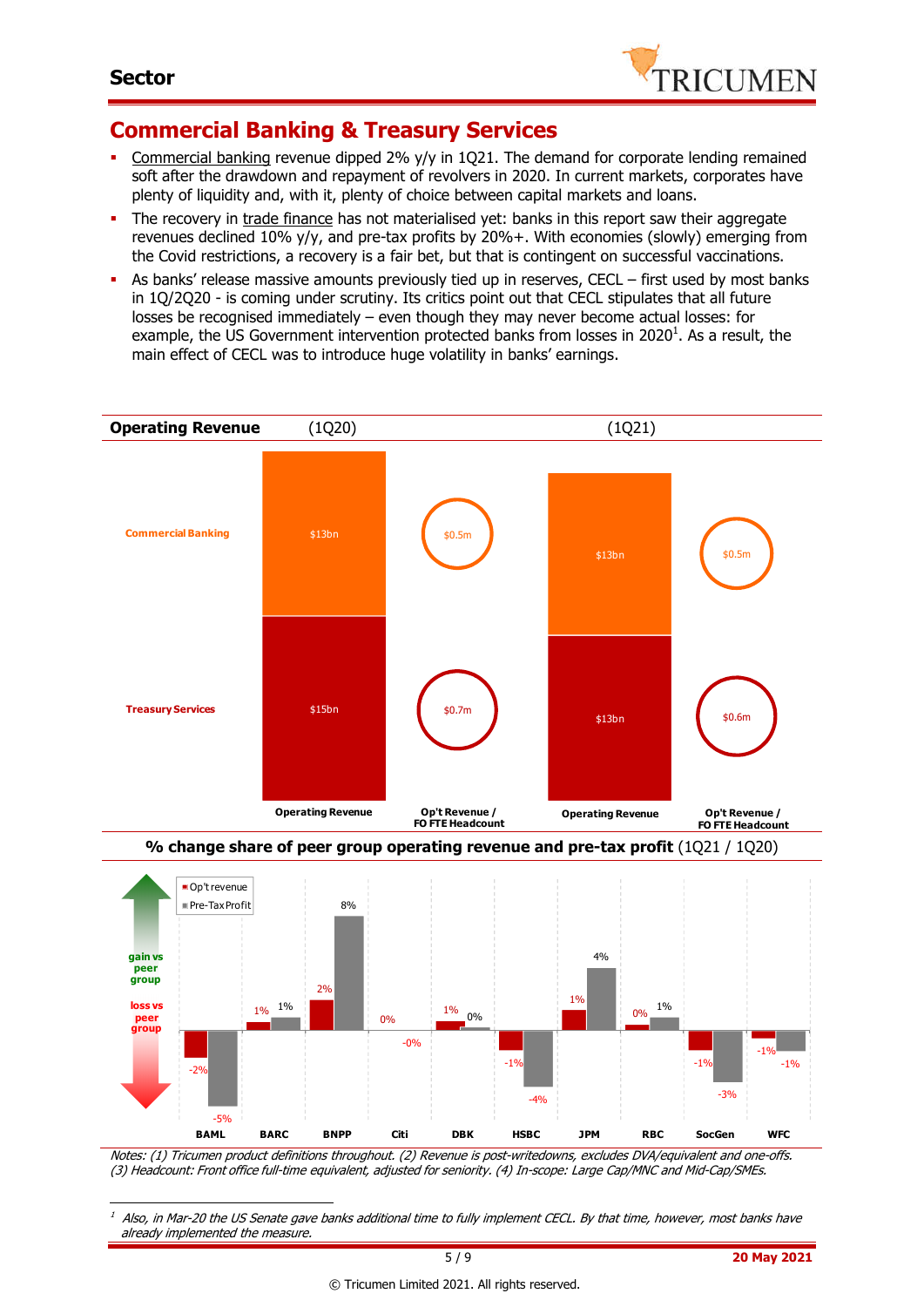

# **Revenue dynamics**

### BAML BARC BNPP Citi CS DBK GS HSBC JPM MS RBC SocGen UBS WFC Capital Markets  $\overline{\textbf{J}}$  $\overline{v}$ л л л 4 Л **Banking** ♦ ⊕ ⇧ ⇩ ⊕ ⊕ ⊕ ♦ ⇩ ⇩ ⇩ ∾ J DCM Bonds ⇩ ⇩ ⇩ л 毋 ⇩ ⇩ ⇧ л  $\bf \bar{\bf \Omega}$ DCM Loans Ä Ā Ă  $\overline{\lambda}$ J Ă ě 合  $\ddot{\textbf{r}}$  $\ddot{\textbf{r}}$ Ă į. Securitisation  $\overline{\lambda}$ ⇧ ⇩  $\sum$  $\hat{\mathbf{y}}$ л J ∾ ⋝  $\sim$ j. ECM  $\ddot{\phantom{1}}$ U  $\sim$  $\sum$ €  $\sim$ J ⇩ J J Л л  $\sim$ M&A / Advis ♦ J л ⇧ J л **Markets** € ⇩ ₩ ⇩ ₩ **FICC** ⇧ FX<sub>1</sub> IJ 1 Rates & Munis ⊕  $\ddot{\psi}$ J ⊽ ⊼  $\bar{\bar{z}}$ ė Ò,  $\mathbf{\hat{z}}$  $\hat{\mathbf{r}}$  $\overline{\mathcal{L}}$ Σ Credit J. Ò, j, J J j.  $\overline{\lambda}$ 风  $\hat{\mathbf{r}}$ € Д Commodities  $\hat{\mathbb{1}}$ J ⇩ J J J Л **Equities**  $\overline{\mathbf{r}}$ î EQ Cash ⋒ ⅋ 夲 ᢙ Ѫ 쥬 2, λ EQ Der'v & Conv't J  $\ddot{\bullet}$ 春  $\overline{\mathcal{L}}$ ♦  $\mathbf{\hat{y}}$ ₩ ↗  $\sum$ Prime Services Σ ⊼ 企 ⇑ ⇑ ⇑ Д 1 Prop & PI π 1 Comm Bank / Treas Serv ⇑ ↑ ⇑ Comm Bank ⇑ J Treas Serv⇑ ⇑ ⇑ ∑ л

### **1Q21/1Q20 (Operating revenue, % change, US\$, Global Level 1)**

Source: Tricumen. Notes: (1) Tricumen product definitions throughout. (2) Arrows show % change in revenue vs peers. Up- /down-arrows: top-/bottom-quartile. (3) Operating revenue is post-writedowns, excludes DVA/equivalent and one-offs. (4) Commercial/Transaction Banking includes Large Cap/MNC and Mid-Cap/SMEs.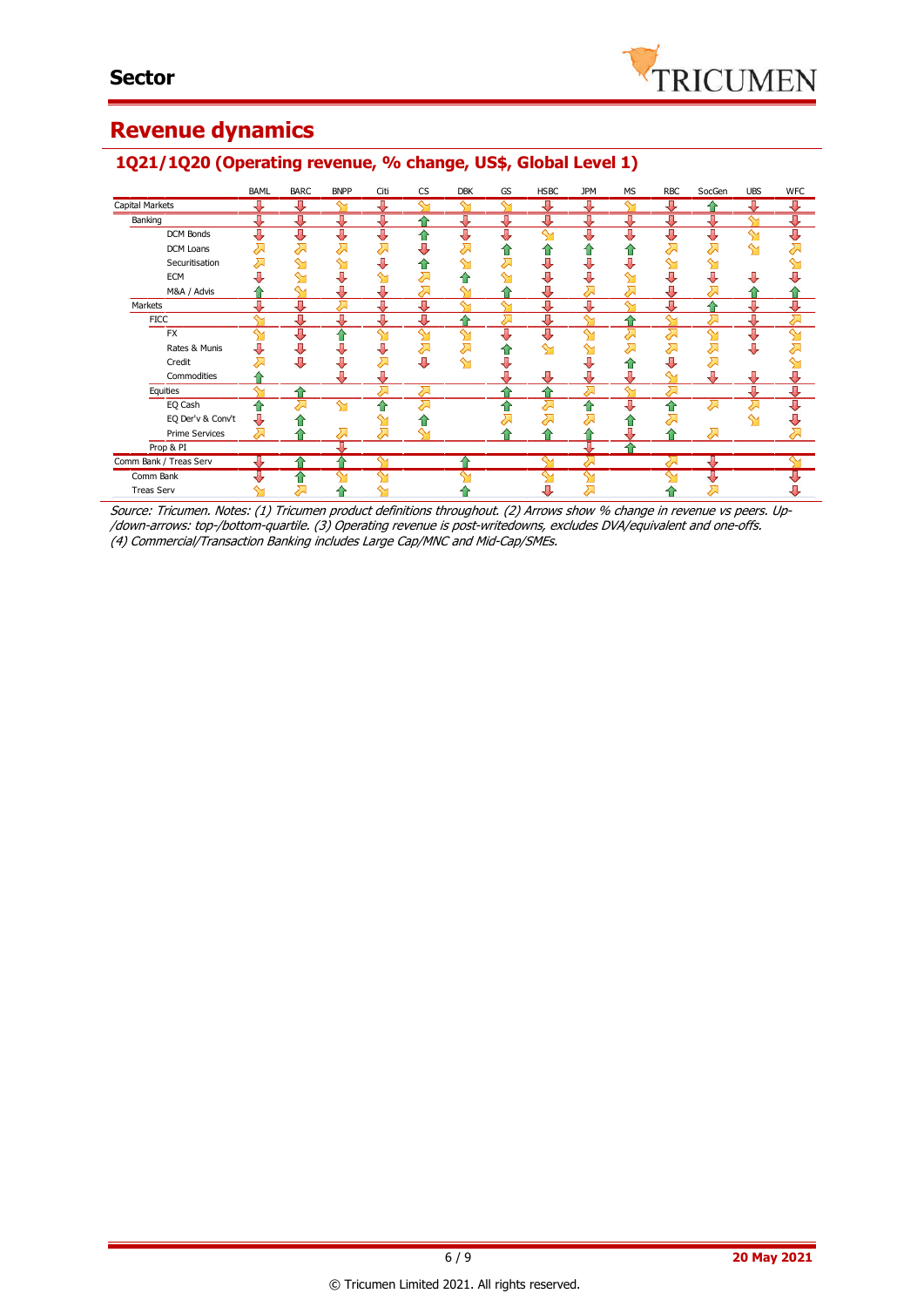

### **Pre-tax profit margin** (US\$)





**Commercial Banking / Treasury Services**



Source: Tricumen. Notes: (1) TRIC product definitions, standard deviation, product Level 1; (2) Operating expenses exclude one-off non-operational items, insurance-related benefits & claims, and credit expense/recovery/NPL provisions. Capital expenditure is included as accrued. Litigation expense is allocated to front-line units. (3) positive values = outperformance; negative values = underperformance, relative to the peer group featured in this report; (4) missing values = N/M; no Tricumen coverage; or a bank is not a significant competitor; (5) outliers are excluded.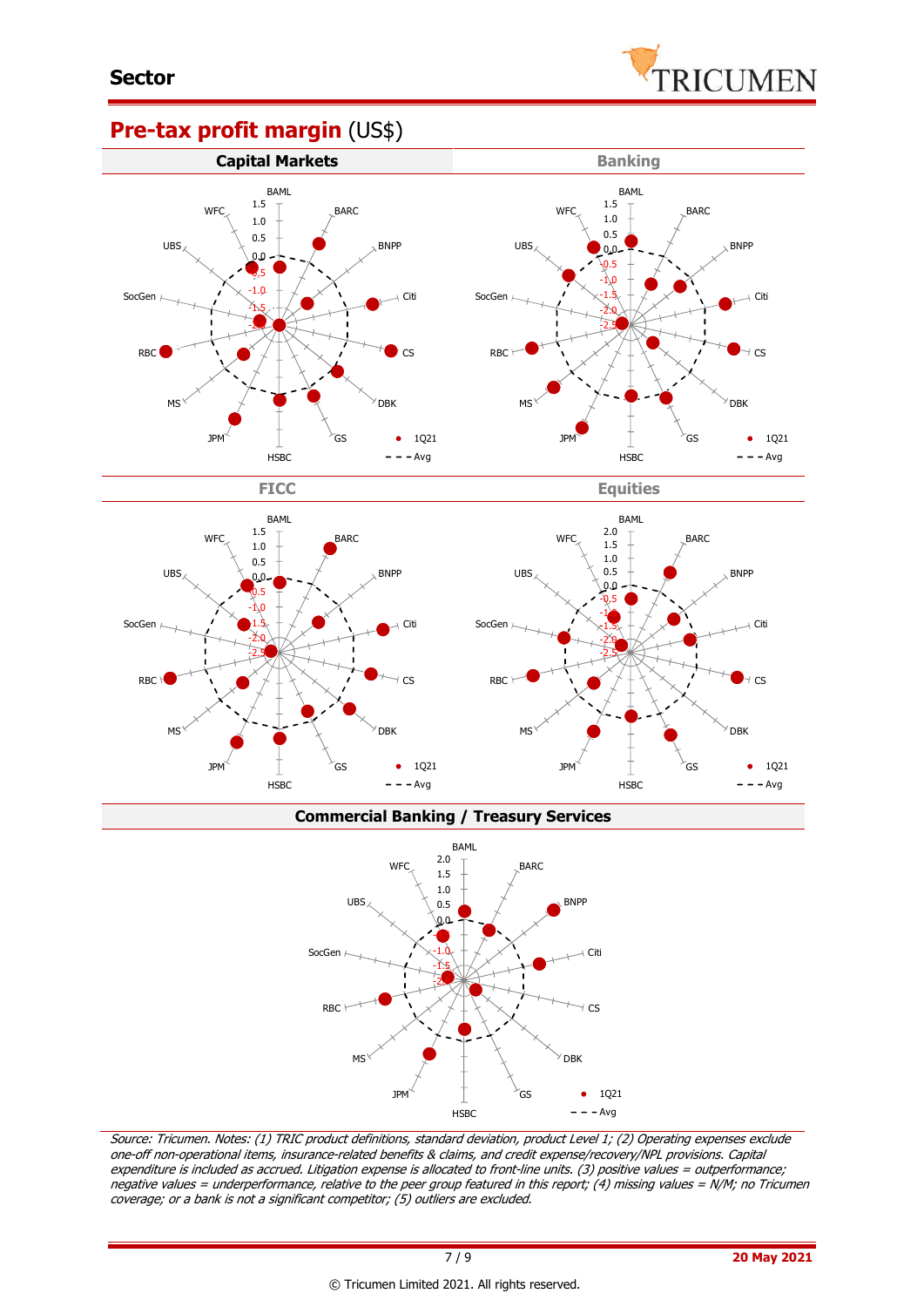# **Operating Revenue / Front Office FTE** (US\$)







**Commercial Banking / Treasury Services**



Source: Tricumen. Notes: (1) TRIC product definitions, standard deviation, product Level 1; (2) positive values <sup>=</sup> outperformance; negative values = underperformance, relative to the peer group featured in this report; (3) missing values = N/M; no Tricumen coverage; or a bank is not a significant competitor; (4) outliers are excluded.